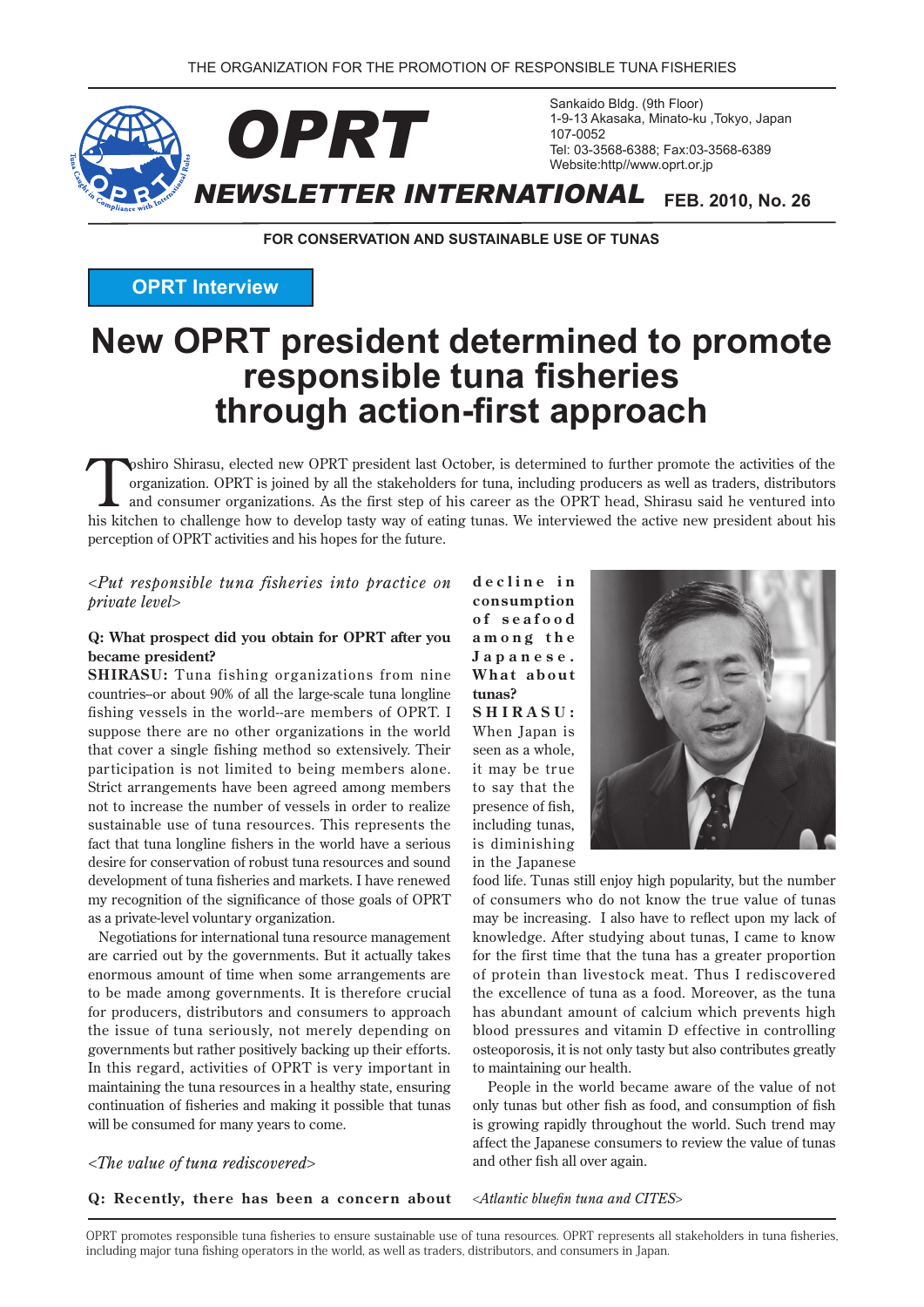### **Q:** What are you thinking about the future activities of **OPRT?**

## **SHIRASU:** One of the most immediate issues is the proposal to be discussed in the meeting of Conference of Parties of CITES (the Convention on International Trade in Endangered Species of Fauna and Flora) to be held in March this year.

The listing proposal of Atlantic bluefin tuna in CITES Appendix will be discussed in the coming meeting. But in light of the criteria CITES has established for itself, it is highly questionable that the Atlantic bluefin tuna should be designated as an endangered species. Moreover, the species is now being managed by ICCAT (the International Commission for the Conservation of Atlantic Tunas), a specialized international tuna management organization. Tunas are the resources that can be used sustainably if they are properly managed and such efforts are being made by regional tuna fisheries management organizations. It is inappropriate to ban the international trade in tunas without legitimate and objective ground.

In November last year, ICCAT resolved on implementation of rigorous regulatory measures, making it clear that member States will do their utmost in promoting recovery of the Atlantic bluefin tuna resources. We are concerned that, if the Atlantic bluefin tuna is included in CITES Appendix without legitimate and objective reason, then the tunas in other areas of the world oceans could be subject to similar prohibition of trade. In order to avert this situation, ICCAT and its parties should appeal the international community on the importance of their commitment to the rigorous regulatory measures adopted last November. There are many other issues surrounding tunas, such as control of excessive fishing capacity-and some of them cannot be solved easily. In face of these problems, I would like to go ahead with OPRT activities programs on action-first basis in the hope to ensure, together with tuna producers, distributors and consumers, sustainable use of these limited but global-scale natural resources in responsible manner.

# **Tuna management organizations**

# **ICCAT** demonstrates its **capability as a responsible tuna resource management organization**

# **--"effective" measures for resource** recovery also agreed by consensus-- **Moves of other funa RFMOs**

 $\text{ICCAT}^\text{decided to substantially reduce the}\atop \text{overall annual quota of the Eastern}$ Atlantic bluefin tuna for 2010 to 13,500 tons at its general meeting held in Recife, Brazil, November 11-15, 2009. This

represented a reduction of about 40% from the 2009 quota of 22,000 tons.

At this year's meeting, attention was focused on how far the decision of ICCAT, as an international resource management organization, can prove its capability to manage the Atlantic bluefin tuna, amid the current circumstances surrounding this species. Monaco has proposed Appendix I listing of Atlantic bluefin tuna at the Convention on International Trade in Endangered Species of Wild Fauna and Flora (CITES) with a view to enforce a total ban of international trade for this stock.

For the years in 2011 and afterwards, the Commission will establish quotas based on the results of stock assessment by its Scientific Committee. At the same time, it also incorporated in its decisions the option of totally banning fishing in 2011 in case the Scientific Committee recognized that there is a danger of the collapse of the stock (i.e. a situation extremely difficult for the stock to recover.) Thus, ICCAT has strongly set out its stance to implement its resource management thoroughly as a tuna resource management organization.

A high-ranking official of the Fisheries Agency of Japan gave a positive evaluation to the results of the ICCAT meeting. He said that "a consensus was formed among Member States on reduction of the quota in a way to bring a bit further the recommendation of the Scientific Committee, which called for a quota reduction to a level below 15,000 tons a year."

Besides a 40% quota cutback for 2010, ICCAT specifically agreed to shorten the purse-seine fishing season in the Mediterranean to one month (from May 16 to June 14) from the current season covering a period from April 16 to June 14. Further, the Commission agreed that each Member State should curtail their fishing capacity to meet their national total allowable catch (TAC) by 2013.

ICCAT further took note that it will hold an intersessional meeting before the start of next vear's season in May, and it would check the state of compliance with the resource management measures by the Member States, and, in case those measures were not complied with, it could take further quota reductions. Thus the Commission incorporated the requirement to reinforce its management framework to have its agreement thoroughly observed.

Regarding conservation and management measures for Western Atlantic bluefin tuna, ICCAT agreed that measures adopted last year will be maintained. It also agreed that quotas for bigeye tuna and swordfish will be kept at the level as in previous years. (This article was reprinted from the ISARIBI No.65, an English-language newsletter of the Japan Fisheries Association, published in December 2009.)

Regional tuna fisheries management organizations, responsible for conservation and management of tuna resources, are now making all-out efforts to ensure sustainability of tuna resources. Given below is an overview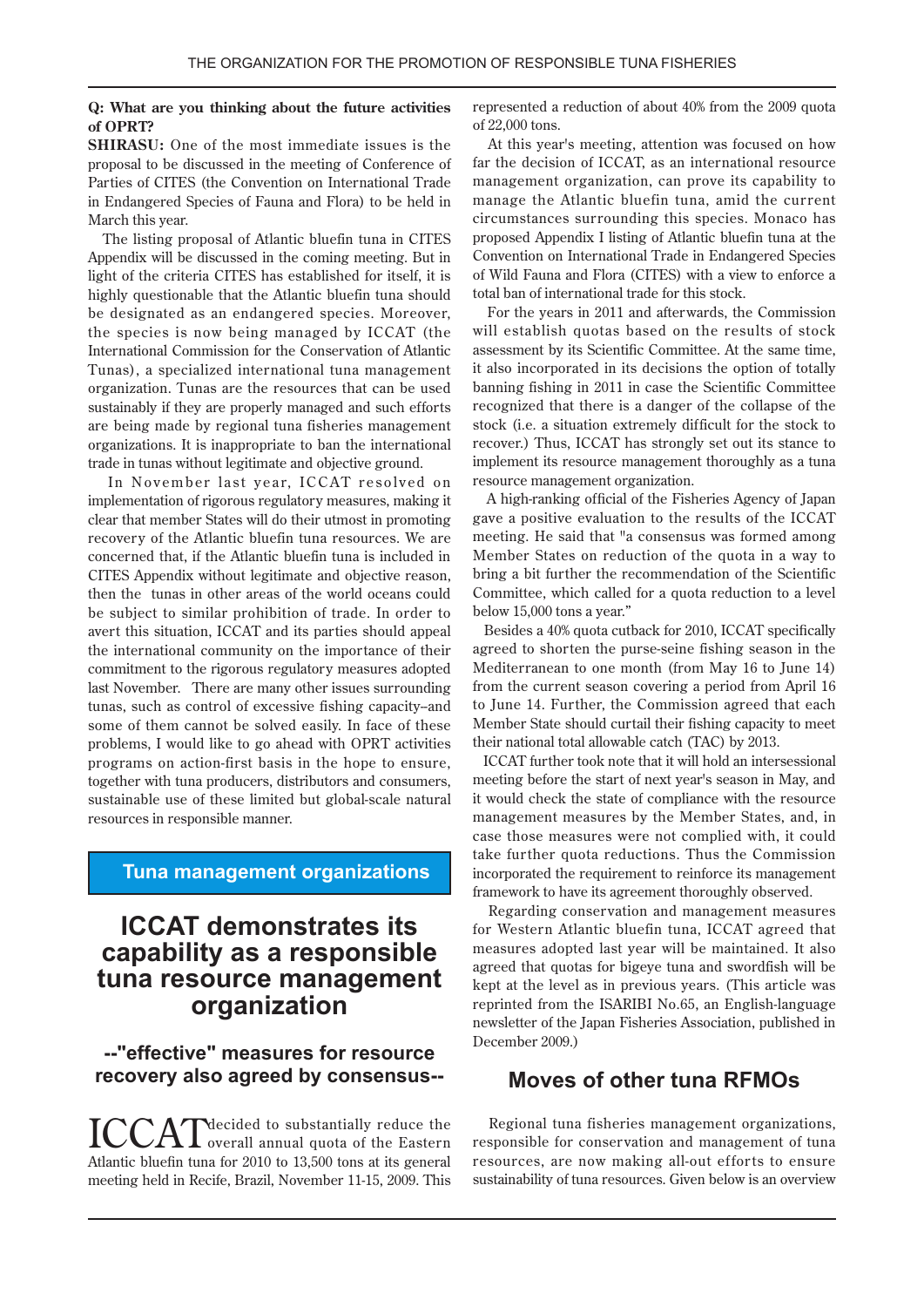of the recent moves of some of those organizations.

### **WCPFC**: to tighten regulations on Pacific bluefin and **tunas bigeye**

At its sixth annual meeting held in Papeete, French Polynesia, December 6-11, 2009, the Western and Central Pacific Fisheries Commission (WCPFC) decided on conservation and management measures not to increase fishing mortality for the Pacific bluefin tuna from the current level. The Commission also decided to tighten inspection at major landing ports, such as Bangkok, and control of catch transshipment in order to ensure thorough enforcement of regulations for bigeye tunas.

Regarding bluefin tuna, the WCPFC decided to establish a working group on management, with the participation of Mexico that engages in tuna farming along the Eastern Pacific coast.

As for conservation and management measures for bigeye tuna, it confirmed that it would continue the management measures adopted last year (i.e. 30% cutback in catch volume over three years from 2009), and decided that it would make a thorough review of the measures at the next annual meeting in December 2010 with the aim to ensure its effectiveness.

### **CCSBT:** to curtail catch quota for southern bluefin **tuna**

At its annual meeting, held in Cheju Island, the Republic of Korea from October 20 last year, the Commission for the Conservation of Southern Bluefin Tuna (CCSBT) decided to reduce the overall quota for southern bluefin tuna by  $20\%$  over two years from  $2010$  (9,449 tons x 2 years).

This decision was made on the basis of the Scientific Committee's recommendation that "there is a concern of decline of the resources under the present situation, and there is a need for catch reduction to ensure recovery."

# **science Tuna**

# **The theory of 60-vear cycle in fish population dynamics**

# **–** What about the case of **?tunas**

Dr. Ziro Suzuki **Tuna Scientist** 

ecently, Russian researchers made public that there is a cycle in the increase and decrease of  $fish$  population at an interval of nearly 60 years for all fish species, based on the examination of population dynamics of species such as sardines, salmon, cod and herring. It has been already known, through studies by Dr. Kawasaki, former professor of the Tohoku University, that there is a cycle in sardine population dynamics.

What is remarkable in the studies by the Russian researchers is that large-scale climate changes and the sardine population dynamics are compared for a span of several thousands of vears, and that they showed that the trend of changes of the two factors have accurately synchronized.

In the absence of data from climatic observation and fisheries, how was it possible to know about massive climate changes and sardine population dynamics from several thousand years ago? As indicators for climate changes, the Russian researchers analyzed the ice layers in Greenland, which have accumulated over 1,500 years, and the growth rings of pines which grew in the Sierra Nevada mountain system in California. As for sardine population dynamics, they analyzed the amount of scales deposited, without being dissolved, in the anaerobic layers off California over nearly 2,000 years. Based on the results of the analysis, they clarified the correlation between the climate changes and sardine population dynamics.

The researchers pointed out that the 60-year cycle corresponds to the rise and decline periods of the earth's superficial layer temperatures, and the population of some groups of fish species increases during the rise period while other groups show a contrary trend. They went on to note that that natural changes impact to a greater extent to this phenomenon than fisheries.

Unfortunately, the Russian studies do not mention about tunas. But there are results of studies by French researchers who analyzed the set-net catch data of the Mediterranean bluefin tuna for over several hundreds of years, and reported that there is a 120-year cycle. Their paper also showed that there are correlations between the population increase phase and the water temperature declining period. By analyzing their research results more in detail, we may arrive at the 60-vear cycle.

Meanwhile, the Institute of Far Seas Fisheries in Japan has just started studies on the large-scale long-<br>term-changes in the catch (volume) of the Pacific bluefin tuna. If the 120-year cycle is plausible, it seems that the Mediterranean bluefin tuna is now in the increasing phase because the last increasing period started around 120 year ago. The decreasing trend of bluefin tuna population has now become a serious issue in the Mediterranean. However, it could be said that this long term cycle is partly playing the role in supporting the large catch of  $30,000$ .  $50,000$  tons of bluefin tuna in the past several decades in the Mediterranean

I am interested in further researches about whether there exists a cycle for population dynamics of the Pacific bluefin tuna that is largely controlled by natural factors rather than fishing targeting bluefin tuna. It is my opinion that wild fish populations are changing always dynamically and such an assumption as equilibrium condition (stable condition of population without any changes) before fishing occurs is unrealistic and attempting to control any fish stocks without taking into account role of natural factors does not work.